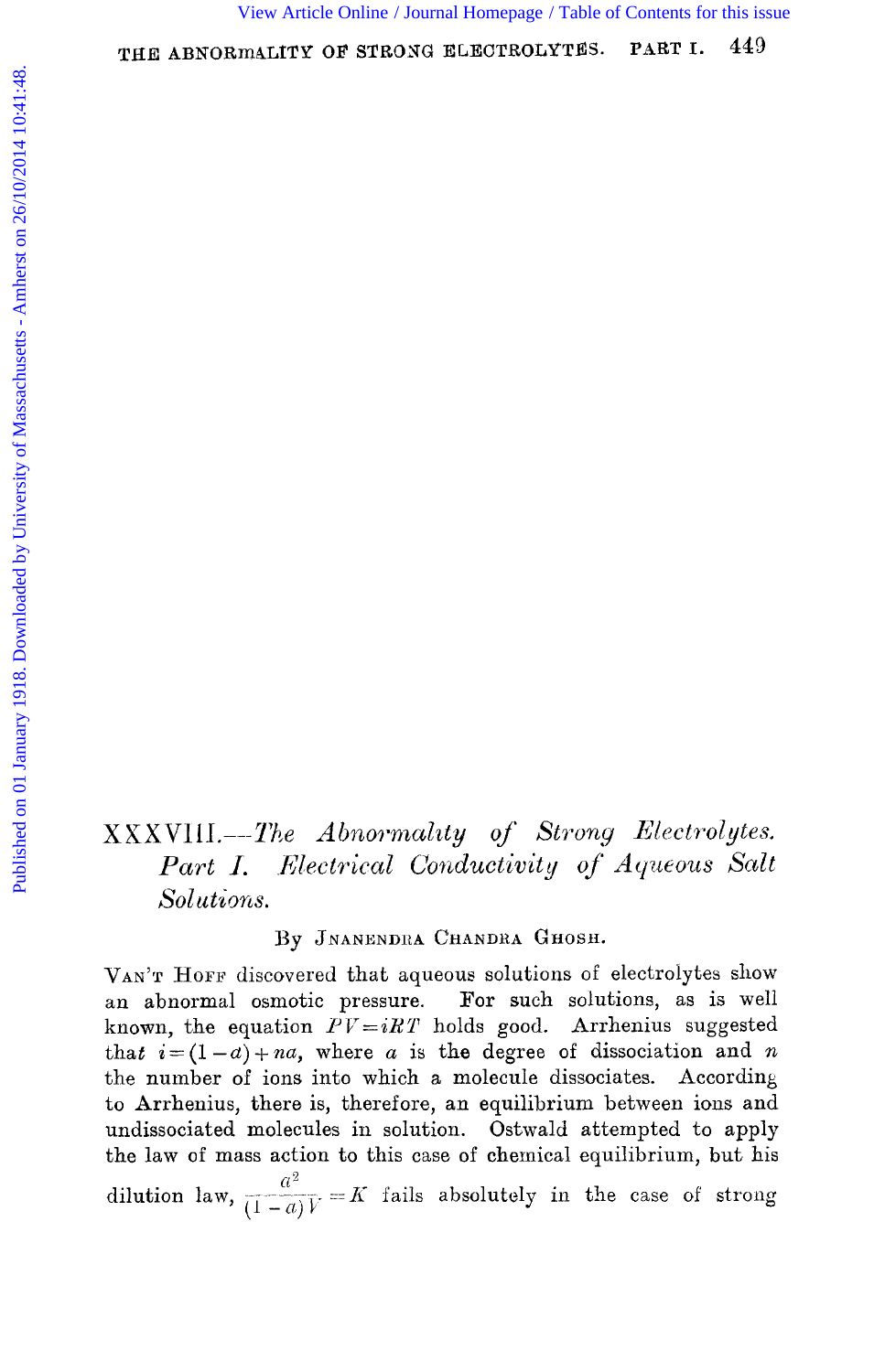electrolytes. Various hypotheses have been put forward to explain this anomaly, for example, hydration of ions, change in ionic friction with dilution, formation of complexes, action of salts, change in the dielectric constant of the solvent, interaction between molecules and ions, etc. None, however, has been found to be satisfactory. It appears to the present author that the fundamental suggestion of Arrhenius, postulating the co-existence of undissociated molecules and ions in solution, is probably not valid. The question of chemical equilibrium does not enter into the question at all in the case of strong electrolytes. In solutions of strong electrolytes only ions are present, and the attractive forces between ions are only governed by the physical laws of electrostatic attraction. On the basis of this simple assumption, a quantitative interpretation of the increase of molecular conductivity with dilution will be given.

*Number of Free Ions in a Solution containing a Gram-molecule of Salt from the Classical Kinetic Theory.*--According to a wellknown theorem of the kinetic theory of gases, there is a simple relation between the total number of molecules and the number which can perform the work required to displace a molecule from the sphere of mutual attraction. In applying this theorem to calculate the number **of** free ions in a solution containing a grammolecule of salt, we may proceed thus :- A salt solution, where only ions are present, is perfectly analogous to a gaseous system. The electrical attraction between the oppositely charged ions corresponds with the molecular forces in an imperfect gas. Due to this attraction, a field of force exists in the interior of a salt solution, the potential of which may be represented by *A,* that is, *A* is the work done when the ions constituting a gram-molecule go beyond one another's sphere of attraction. The ions in a solution are, of course, endowed with a kinetic energy of translation, the distribution of velocities being governed by Maxwell's law. As the work done in escaping from the electrical field inside the solution must be derived from the kinetic energy of the ions, only those ions can escape which have a kinetic energy greater than the work to be done. The problem before us is, therefore, to determine what fraction of the total number of ions has a velocity greater than the critical velocity  $v_0$ , where  $\frac{1}{2}mv_0^2 = \frac{A}{mN}$ . Here *N* is Avogadro's number  $(6.16 \times 10^{23} \text{ Millikan's value}), n$  the number of ions into which a molecule dissociates, and  $\frac{A}{iN}$  is therefore the work to be done by each ion before it can escape. Now if  $V'$  is the most probable speed of an ion, then the fraction we are considering is For each on 01 OHD is a model of statistic on the statistic on the statistic on the distribution, for example, hydration of complexes, action on formelic time in the dielectric constant of the solvent, interaction between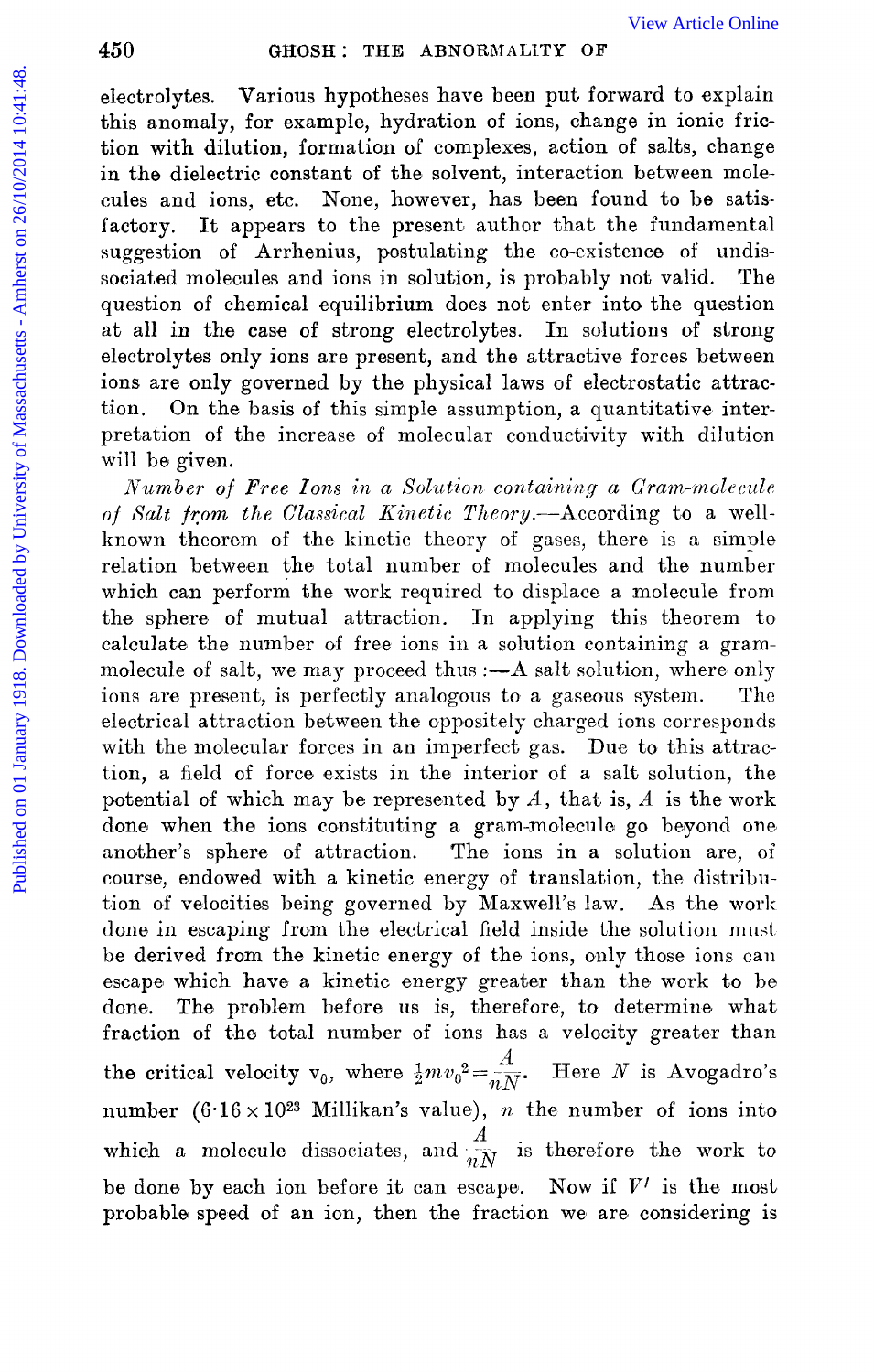represented by  $e^{-v_0^2/V^2}$  where e is the base of natural logarithm. Now if *c* is the square root of the mean of the squares of the speeds, we have  $c^2 = \frac{3}{2}V'^2$ , and the required fraction becomes

$$
e^{-\frac{1}{2}v_0^2/\frac{1}{3}c^2} = e^{-\frac{1}{2}n \cdot N \cdot mv_0^2/\frac{1}{3}nN \cdot mc^2} = e^{-\frac{A}{nRT}}.
$$

(Since there are ions of different equivalent weights in the solution, *m* signifies the mean mass of an ion.)

As  $nN$  is the total number of ions, the number of free ions

$$
= nNe^{-\frac{A}{nRT}} \qquad \qquad \ldots \qquad \qquad \ldots \qquad (1)
$$

Conductivity of Salt Solutions.--It is well known that Ohm's law holds good for electrolytic conduction. No energy is therefore lost in overcoming the forces of mutual attraction between ions. Any hypothesis put forward to explain the phenomenon of electrolytic conduction must take into consideration this fundamental fact. According to Arrhenius, the molecular conductivity of a salt solution at infinite dilution is at a maximum, because there the salt is entirely dissociated into ions. With diminishing dilution the molecular conductivity diminishes, because the salt is only partly dissociated and hence the number of ions is less. On the hypothesis that in aqueous solutions we have only ions present subject to forces of electrical attraction, a neat explanation can also be given. Since during electrolytic conduction no energy is lost in overcoming the forces of electrical attraction, only those ions take part in the conduction of electricity which by virtue of their kinetic energy can overcome the forces of mutual attraction. These are also the ions which can be liberated on the electrode surface. The rest are inactive so far as electrical conduction is concerned. At any dilution, the number of free conducting ions is equal to STRONG ELECTROLYTES. PART I. We Article Online<br>
Now if c is the square root of the mean of the squares of the speeds,<br>
we have  $e^2 = \frac{3}{2}V'^2$ , and the required fraction becomes<br>  $e^{-\frac{2}{16}}$ . Since there are ions of dif

$$
n \cdot N \cdot e^{-\frac{A}{nRT}}
$$

where *A* is the work at that dilution. The molecular conductivity is proportional to this number. *At* infinite dilution *A* is zero, since tho ions are outside one another's sphere of attraction, and therefore the number of conducting ions is  $nN$ . Therefore

$$
\frac{\mu_v}{\mu_{\infty}} = \frac{nN e^{-\frac{A}{nRT}}}{nN} = e^{-\frac{A}{nRT}} \qquad (2)
$$

$$
A = nRT \log_e \frac{\mu_{\infty}}{\mu_v} \qquad . \qquad \dots \qquad . \qquad . \qquad (2')
$$

 $\rho_{\infty}$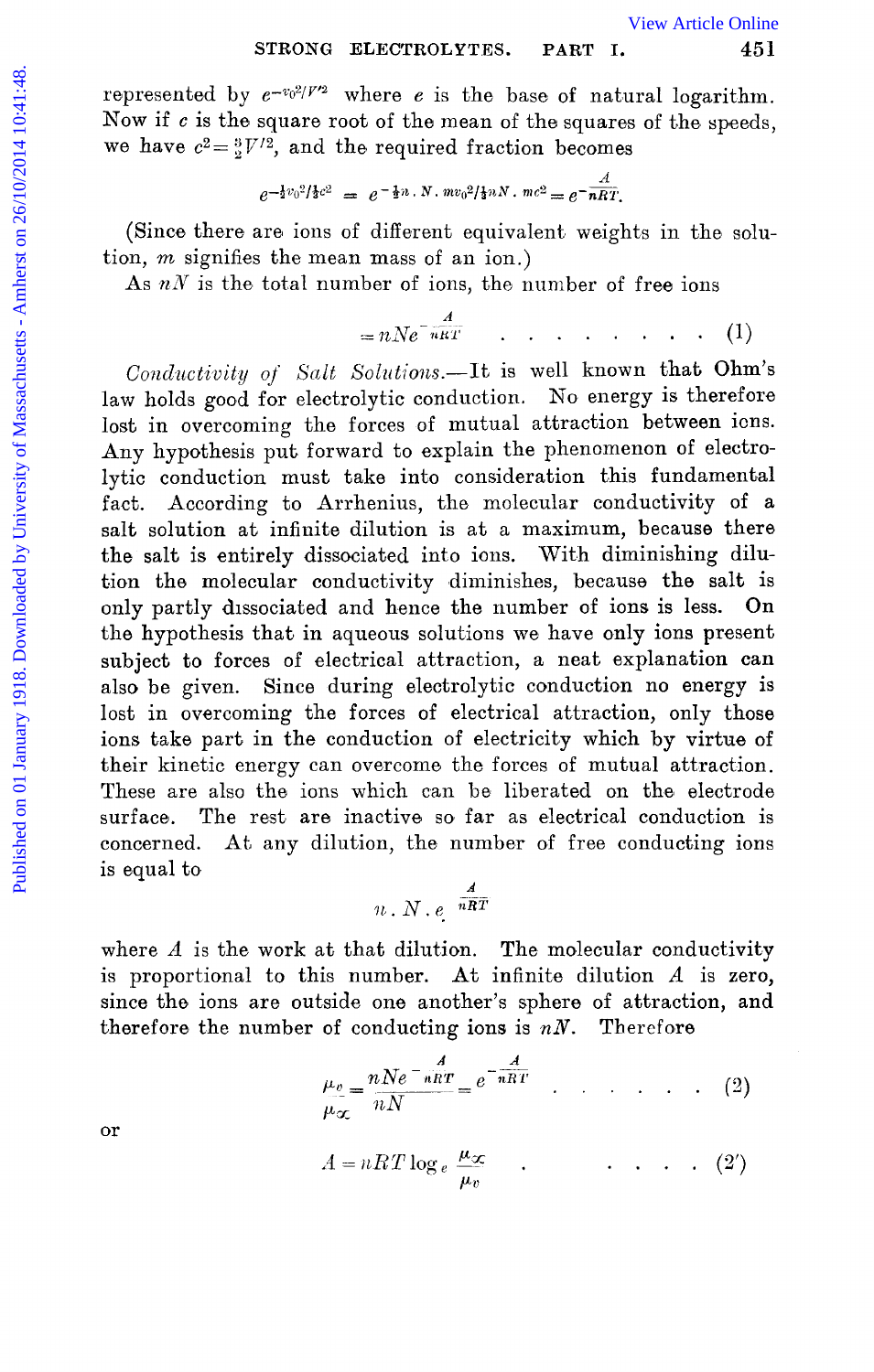# *The Electrical TVork Xecessary to Separate the Component Ions of a Gram-molecute at Various Dilutions.*

(a) *The Arrangement of Tons in* Solution.-In the interior of a solution, the electrical forces between ions are balanced. order that, this equilibrium condition may be attained, the ions should arrange themselves in a definite fashion. It is necessary that they should adopt a geometrical disposition of perfect regularity, as do the atoms when they assume a crystalline structure, under the forces of mutual attraction. This does not necessarily mean that the ions in solution are devoid of any kinetic energy whatsoever. What we assume here is that the mean disposition of the oppositely cliargcd ions should conform to some patterns in space. According to Ostwald, the conditions of the salt molecule in the crystalline state is not far removed from the state of solution. Indeed, there is not much difference between a crystalline salt and the same in a molten condition as regards their electrochemical properties. Thus, the experiments of Graetz *(Ann. Phys. Chem.,* 1890, [iii], **40,** 18) have shown that there is no sudden change in electrical conductivity as we pass from the solid to the fused state. For  $\frac{1}{2}$  CHOSH I: THE ABNORMALTTY OF<br>
The Electrical Work Necessary to Separate the Component Ions<br>
of a Gram-molecule at Various Dilutions.<br>
(a) The Article Online control of Massachusetts of Toms in Solution, the e

It may well be that even the forces which group the atoms of a solid salt according to a definite space-lattice are electrical in nature. In the first place, therefore, we make the perfectly reasonable assumption that the marshalling of the ions of a salt in a state of solution is analogous to the arrangement of its atoms in the crystalline structure.

(b) The Forces of Electrical Attraction between Ions.--For the calculation of the electrical work it is necessary to make another assumption. In solution, an ion takes up a definite mean position because of the forces of electrical attraction exerted by oppositely charged ions surrounding it.

We may, however, suppose that the component ions of a saltmolecule form a completely saturated electrical doublet. When *a* univalent ion tends to pass out of solution, the solution becomes electrified with an opposite unit charge and attracts it as a whole. By assuming the existence of electrical doublets we only locate the centre of attraction inside the solution. The work necessary for separating the component ions of a molecule is the electrical work done in moving the ions constituting a doublet from their fixed mean distance in the solution to an infinite distance apart. Thus for an aqueous solution of a binary salt **like** potassium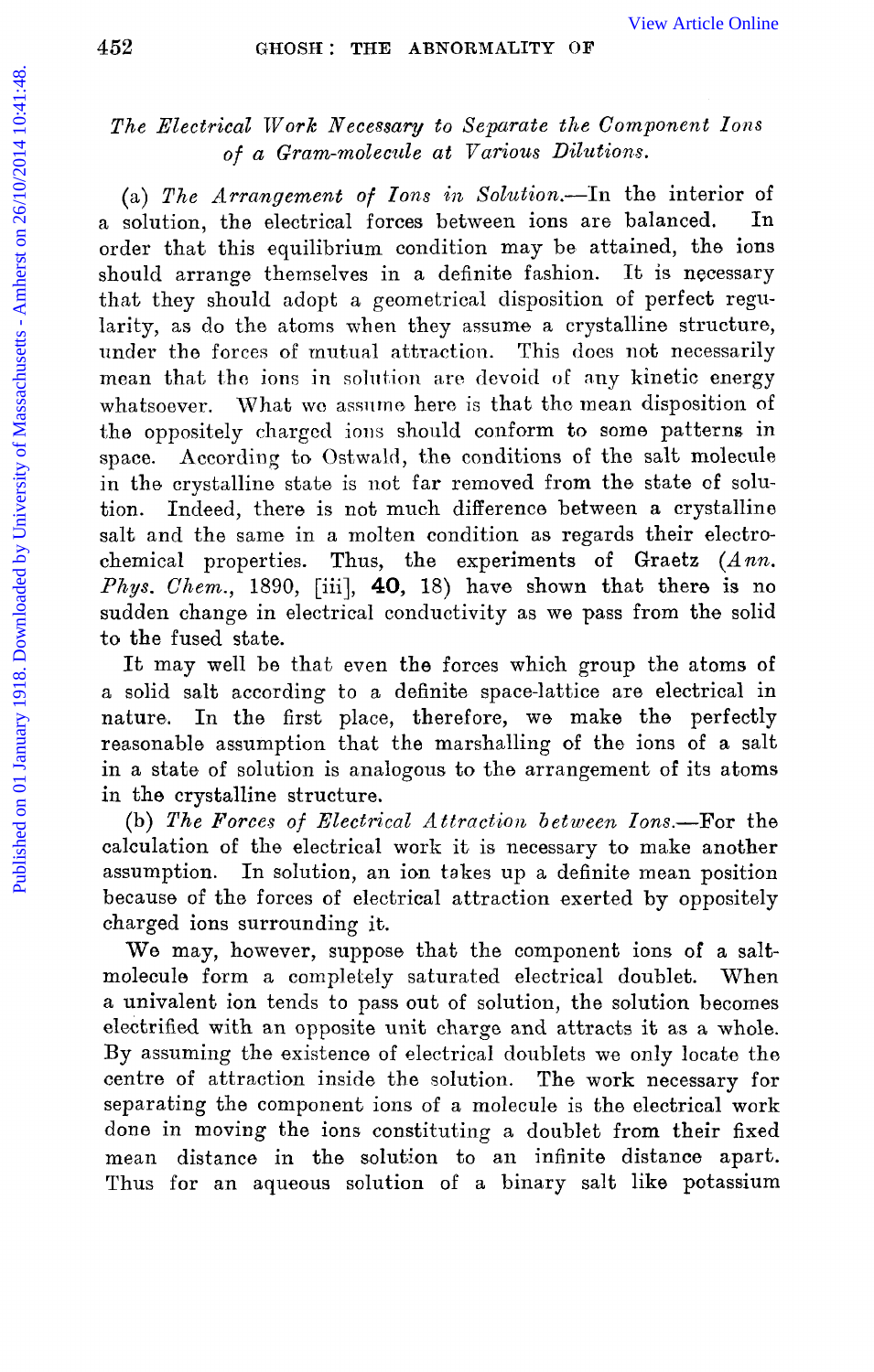$453\,$ 

chloride, the electrical work necessary for separating the potassium and chlorine ions

$$
= \frac{E^2}{Dr} \qquad \qquad \ldots \qquad \qquad \ldots \qquad \ldots \qquad \qquad (3)
$$

where  $E$  is the charge on each ion,  $D$  the dielectric constant of water, and  $r$  the distance between the oppositely charged ions at that dilution.

For salts of the type of barium chloride, there are two electrical doublets associated with each molecule, Cl-Ba-Cl. Now let us remove the two chlorine ions successively from the sphere of influence of the barium ion. For the first chlorine ion, the electrical work is  $\frac{E^2}{D \cdot r}$ , the same as is necessary for separating the components of a doublet in potassium chloride solutions. The removal of the second chlorine ion is much more difficult. This ion is attracted by two opposite charges, and hence the work due to electrical attraction is  $\frac{2E^3}{D\cdot r}$ . The work necessary for separating the component ions of a molecule of barium chloride is therefore

| $3E^2$                     |  |  |  |  |  |  |  |
|----------------------------|--|--|--|--|--|--|--|
| $\overline{D \cdot r}$ (4) |  |  |  |  |  |  |  |

For salts of the type of magnesium sulphate the electrical work is

 $\frac{4E^2}{D-r}$  . . . . . . . . . . . . . (5)

for each ion here carries two unit charges. Now, if we can determine the value of  $r$  for these types of salt at various dilutions,  $A$ is known, and therefore the ratio  $\frac{\mu_v}{\mu_{\alpha}}$ , which is equal to  $e^{-\frac{A}{nRT}}$  can

at once be calculated.

(c) Calculation of the Distance between Ions in Solutions of Binary Salts.-The distance between the oppositely charged ions in an aqueous solution can be very simply determined on the assumption previously made. Take, for example, the case of potassium chloride. Bragg has actually measured the distance between the planes 100, 110, 111 of this cubic crystal, and has found that it is the simple cubic lattice to which the arrangement of the atoms conforms. We therefore expect that in solutions, also, the sets of points corresponding with the mean position of the ions form a cubic space-lattice. It is obvious that in a cubic lattice there is only one point, that is, one ion, associated with a unit cell, the distance between the oppositely charged ions being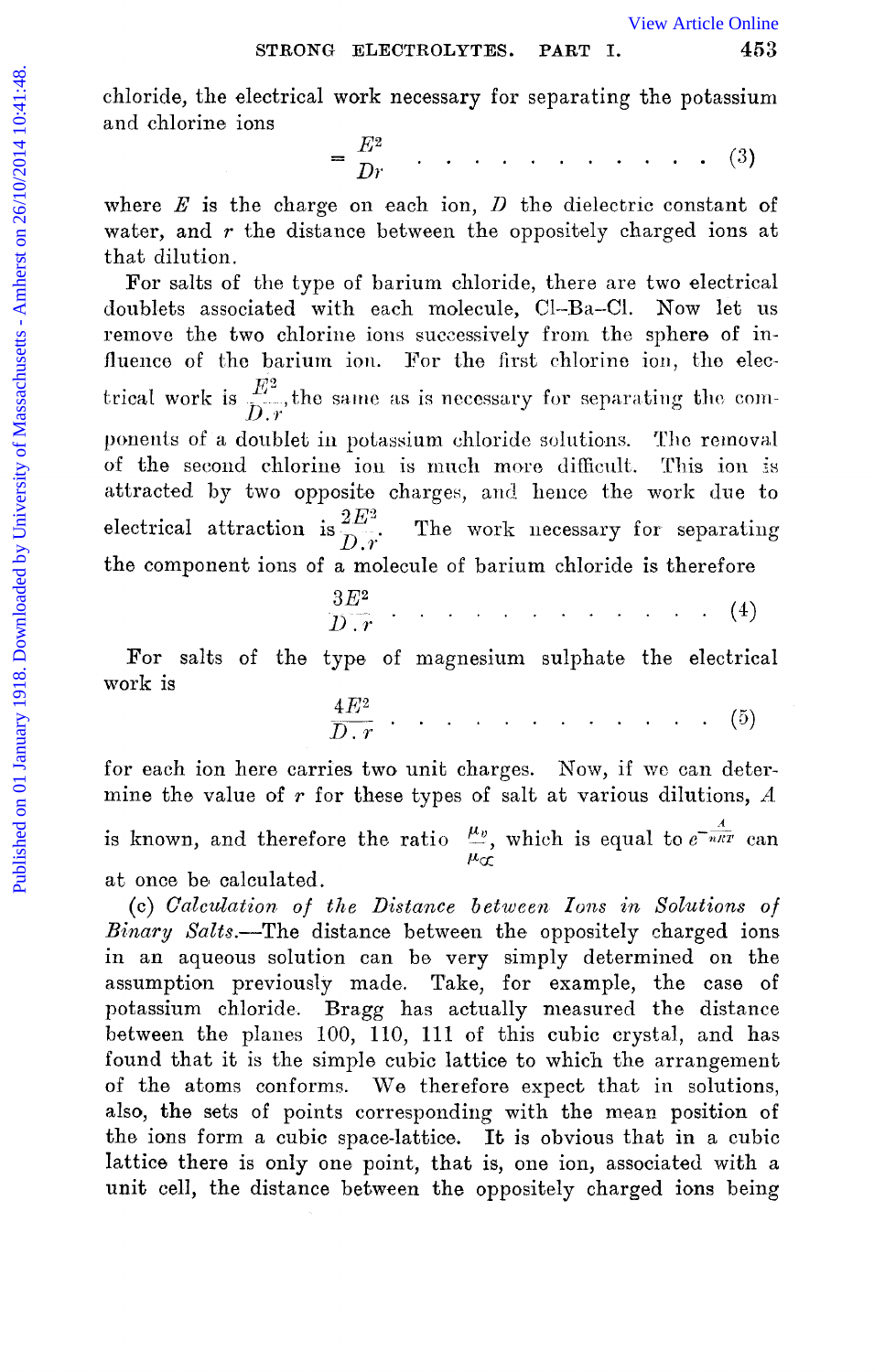the linear dimension of the unit cell. Since there are  $2N$ -ions, the total volume occupied by  $2N$ -unit cubes =  $2N \cdot r^3 = V$  (c.c. containing a gram-molecule), therefore

$$
r = \sqrt[3]{\frac{V}{2N}} \text{ and } A = \frac{N \cdot E^2 \sqrt[3]{2N}}{D \cdot \sqrt[3]{V}} \quad . \quad . \quad (6)
$$

$$
= 2RT \log_e \frac{\mu_{\infty}}{\mu_v} \qquad \qquad \ldots \qquad (7)
$$

where  $E=4.7 \times 10^{-10}$ [E.S.U.] and  $D=81$  at 18°.

For salts like ammonium chloride or potassium nitrate, where complex univalent radicles are encountered, we are also justified in assuming that the distance between ions at equivalent dilutions is approximately the same as in the case of potassium chloride solutions.

(d) *Calculation* of the Distance *between Ions* in *Solutions* of *Salts like Barium Chloride.*-Crystals of calcium fluoride, the constitution of which is perfectly analogous to that of barium chloride, have been thoroughly investigated by Bragg (Proc. Roy. Soc., **1914, A, 89, 474).** In *a* fluorspar crysbal, the calcium atoms are arranged in a face-centred cube lattice, whilst the fluorine atoms occupy the centres of the small cubes. This structure explains how, for each calcium atom, two fluorine atoms may be arranged to form a cubic lattice. Assuming that the arrangement of the barium and *chlorine* ions in solution corresponds with the fluorspar lattice, we find that each unit cube of the lattice is associated with half an ion of barium. If  $r$  be the linear dimension of the unit cube, since there are N-barium ions,  $2N \cdot r^3 = V$  (c.c. containing a gram-molecule), therefore 454 **ONOSIT:** THE ARYORMALITY OF<br>
the linear dimension of the unit cell. Since there are 2*N*-ons,<br>
the total volume occupied by 2*N*-unit cubes  $-2X \cdot r^2 = V$  (c.c. con-<br>
taining a gram-molecule), therefore<br>  $r = \sqrt[3]{V}$  an

$$
r = \sqrt[3]{\frac{V}{2N}}.
$$

The chlorine ions, from analogy, should occupy the centres of unit cubes, hence the distance between the barium ion and the chlorine is  $\frac{\sqrt{3}}{2}$  *r*. Therefore the electrical work required to separate the components of a gram-molecule is equal to

$$
\frac{3NE^2 \cdot 2 \cdot \sqrt[3]{2N}}{D \cdot \sqrt{3} \cdot \sqrt[3]{V}} \text{ ergs}
$$
  
=  $3RT \log_e \frac{\mu_\infty}{\mu_v}$  (8)

*(e) Calculation of the Distance between Ions in Solutions of Salts* like *Magnesiuni Szdpkate.--No* definite structure has yet been assigned to crystals of magnesium sulphate. The fundamental lattice is, of course, not cubic, but a rhombohedron.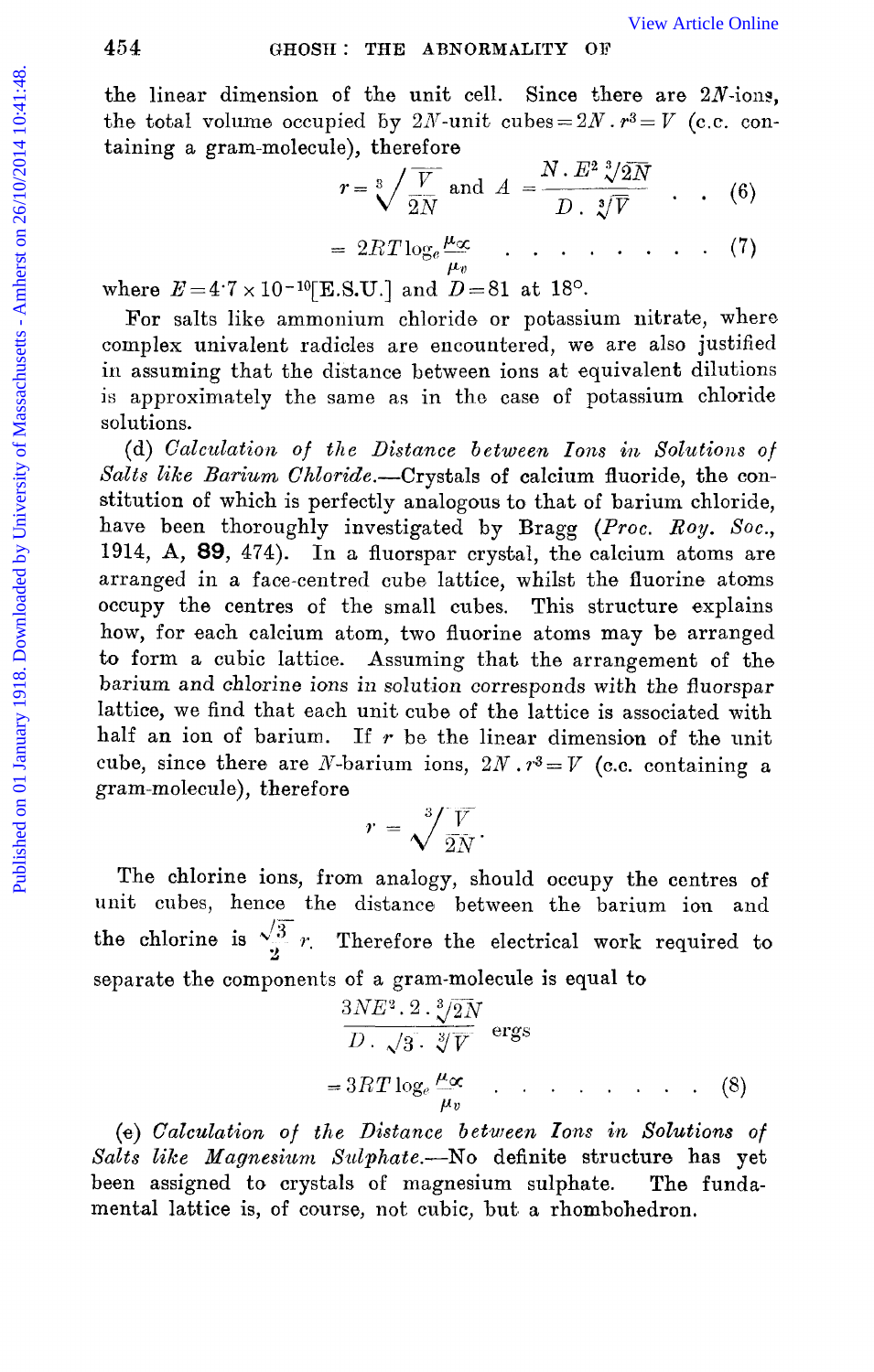It is possible that, owing to the forces of electrical attraction being greater, the oppositely charged ions constituting a doublet should come together as close as possible. Since, however, we are dealing with a salt, the valency volumes of the ions of which are, according to Barlow and Pope's theory, twice as great as that of a univalent ion, the distance between the doublets should be greater than that in the case of potassium chloride. In solution we may take the cube as the fundamental lattice, without introducing any serious error. The above conditions are satisfied if we imagine that the unit cube is formed only by two oppositely charged ions placed at the adjacent corners. The unit cell becomes thus associated with only one-fourth of an ion, as in the cubecentred lattice. If *T* be the linear dimension of the unit cube at dilution *V*, then  $8N \cdot r^3 = V$  (c.c. containing a gram-molecule) or  $r=\sqrt[3]{\frac{V}{8N}}$ . STRONG ELECTROLYTES. PART I. We Article Online and S5<br>  $\frac{3}{2}$  It is possible that, owing to the forces of electrical attraction<br>
being greater, the oppositely charged ions constituting a doublet<br>
should cone together a

*T* is also the distance between the component ions of a doublet Therefore the electrical **work** -\_

$$
A = \frac{4 \cdot N \cdot E^2 \sqrt[3]{8N}}{D \sqrt[3]{V}} = 2RT \log_e \frac{\mu_{\infty}}{\mu_v} \qquad . \qquad . \qquad (9)
$$

From the equations (7), (8), and (9), which contain no unknown quantities whatever,  $\frac{\mu_v}{\sigma}$  can be at once calculated for any dilution. In the following tables it will be shown how the observed values of  $\mu_{\nu}$  at 18<sup>o</sup> agree with those calculated from the above equations. The value of  $\mu_{\alpha}$  cannot be determined experimentally, but is generally obtained by extrapolation. In the tables, the value of  $\mu_{\alpha}$  has been calculated from the observed values of  $\mu_v$  for 0.01*N*-solutions, and this theoretical value of  $\mu_d$ has then been utilised in calculating  $\mu_v$  at other dilutions. The observed values of  $\mu_v \times \mu_v$  are from the tables of Kohlrausch and co-workers.

## **TABLE I.**

# *V =Dilution in litres.*

 $p = \text{cal}$ 

| Salt. |          | $\mu_{\alpha}$ care.<br>from $\mu_{100}$ |                                                                                                       | $v = 10$ .       | 20.                      | 100.           | 1000.                  | 5000.              |
|-------|----------|------------------------------------------|-------------------------------------------------------------------------------------------------------|------------------|--------------------------|----------------|------------------------|--------------------|
| KCl   |          |                                          | $\cdots \cdots \quad 132.2 \quad \begin{cases} \mu_v \text{ calc.} \\ \mu_v \text{ obs.} \end{cases}$ | 111.7<br>112.0   | 115.7<br>$115-9$         | 122.5<br>122.5 | 127.7<br>127.6         | 129.2<br>129.1     |
|       |          |                                          | <b>NaCl</b> 110.3 $\begin{cases} \mu_v \text{ calc.} \\ \mu_v \text{ obs.} \end{cases}$               | $93-1$<br>92.0   | $96 - 5$<br>$95 - 7$     | 102.0<br>102.0 | 106.4<br>106.5         | $108 - 0$<br>107.8 |
| LiCl  |          | 99.6                                     | $\begin{cases} \mu_v \text{ calc.} \\ \mu_v \text{ obs.} \end{cases}$                                 | 84.0<br>$82 - 4$ | 87.1<br>$86-1$           | 92.1<br>$92-1$ | $96 - 2$<br>96.5       | 97.5<br>97.8       |
| CsCl  | $\cdots$ |                                          | 135.4 $\begin{cases} \mu_v \text{ calc.} \\ \mu_v \text{ obs.} \end{cases}$                           | 114.3<br>113.6   | $\overline{\phantom{a}}$ | 125.2<br>125.2 | $130 - 6$<br>$130 - 6$ | 132.5<br>132.0     |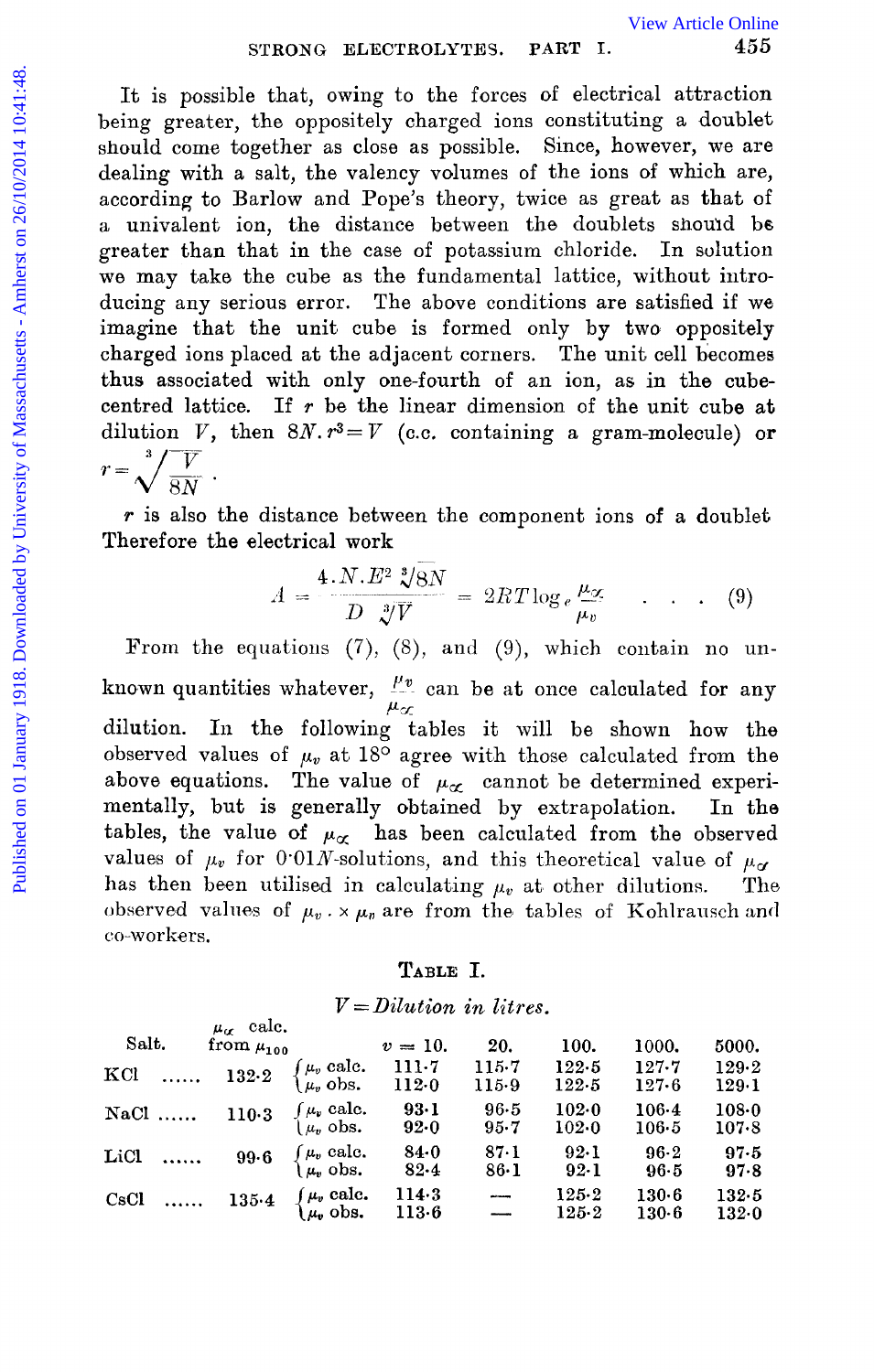TABLE I.-(continued).  $\sim$   $\sim$ 

| $V = D1l1$ in litres. |  |
|-----------------------|--|
|-----------------------|--|

|                       | $\mu_{\alpha}$ calc. |                                                                       |                    |                    |                        |                    |                    |
|-----------------------|----------------------|-----------------------------------------------------------------------|--------------------|--------------------|------------------------|--------------------|--------------------|
| Salt.                 | from $\mu_{100}$     |                                                                       | $v=10.$            | 20.                | 100.                   | 1000.              | 5000.              |
| $NH_{4}Cl$            | 132.0                | $\int \mu_v$ cale.<br>$\mu_v$ obs.                                    | 111-3<br>110.7     | $115 - 4$<br>115.2 | 122.1<br>122-1         | 127.4<br>$127 - 3$ | 129.3<br>$128 - 8$ |
| KBr                   | 134.5                | $\mu_v$ calc.<br>$\mu_{\nu}$ obs.                                     | 113.6<br>114.2     | 117.7<br>117.8     | $124 - 4$<br>$124 - 4$ | 129.7<br>129.4     | $131 - 7$<br>130.9 |
| KI                    | 133.5                | $\int \mu_v$ calc.<br>$\mu_{\theta}$ obs.                             | 112.7<br>113.9     | 116.7<br>117.2     | $123 - 4$<br>123.4     | $128 - 7$<br>128.2 | $130 - 6$<br>129.5 |
| KNO <sub>s</sub>      | 127.9                | $\int \mu_r$ calc.<br>$\mu_n$ obs.                                    | 107.8<br>105.0     | $111-2$<br>$110-0$ | 118.1<br>118.1         | 123.3<br>122.9     | 124.8<br>124.3     |
| $\text{NaNO}_3 \dots$ | 105.0                | $\int \mu_v$ calc.<br>$\mu_n$ obs.                                    | $88-5$<br>$87 - 4$ | 91.8<br>91.4       | 97.1<br>97.1           | $101-3$<br>$101-8$ | 102.8<br>103.3     |
| $C_2H_3O_2K$          | $101-6$              | $\begin{cases} \mu_v \text{ calc.} \\ \mu_v \text{ obs.} \end{cases}$ | 85.9<br>84.0       | 88.9<br>$87 - 7$   | 94.0<br>94.0           | $98 - 1$<br>$98-3$ | 99.6<br>$99-6$     |

The agreement is remarkably good. The difference between the observed and the calculated values is rarely greater than 1 per cent.

#### TABLE II.

 $V = Equivalent$  dilution in litres.

 $\mu_v$  and  $\mu_{\infty}$  are equivalent conductivities.

| Salt.                                                                                          | $\mu_{\alpha}$ calc.<br>from $\mu_{100}$ | $v = 10$ .       | 20.              | 100.               | 1000.              | 5000.            |
|------------------------------------------------------------------------------------------------|------------------------------------------|------------------|------------------|--------------------|--------------------|------------------|
| BaCl <sub>2</sub> 124.3 $\begin{cases} \mu_v \text{ calc.} \\ \mu_v \text{ obs.} \end{cases}$  |                                          | 92.0<br>$92 - 2$ | 97.3<br>$96-8$   | 107.7<br>$107 - 7$ | $116-2$<br>116.9   | 119.5<br>119.8   |
| Sr Cl <sub>2</sub> 121.6 $\begin{cases} \mu_v \text{ calc.} \\ \mu_v \text{ obs.} \end{cases}$ |                                          | 89.3<br>90.2     | $95 - 2$<br>94.4 | $105-4$<br>105.4   | 113.8<br>114.5     | 116.9<br>117.5   |
| CaCl <sub>2</sub> 119.1 $\begin{cases} \mu_v \text{ calc.} \\ \mu_v \text{ obs.} \end{cases}$  |                                          | 87.5<br>87.9     | 93.2<br>92.8     | 103.2<br>103.2     | $111-4$<br>$111-5$ | 114.6<br>$114-4$ |

The difference between the theoretical and the observed values is never greater than 1 per cent.

### TABLE III.

 $V = Equivalent$  dilution in litres.

 $\mu_v$  is equivalent conductivity.

| Salt.    | $\mu_{\alpha}$ calc.<br>from $\mu_{100}$ |                                                                       | $v = 10.$      | 20.          | 100.         | 1000.           |
|----------|------------------------------------------|-----------------------------------------------------------------------|----------------|--------------|--------------|-----------------|
| $MgSO_4$ | 114.7                                    | $\int \mu_{\bm{v}} \; \text{calc.} \ \mu_{\bm{v}} \; \text{obs.}$     | $48-1$<br>50-l | 57.6<br>57.0 | 76.6<br>76.6 | 95.1<br>$100-2$ |
| $ZnSO_4$ | $110-0$                                  | $\begin{cases} \mu_v \text{ calc.} \\ \mu_v \text{ obs.} \end{cases}$ | 46.0<br>46.2   | 55-1<br>53.5 | 73.4<br>73.4 | 91.0<br>98.0    |
| $CuSO4$  | 108.0                                    | $\int \mu_v$ calc.<br>$\mu_v$ obs.                                    | $45-2$<br>45.0 | 53.0<br>51.4 | 72.2<br>72.2 | 89-6<br>101·6   |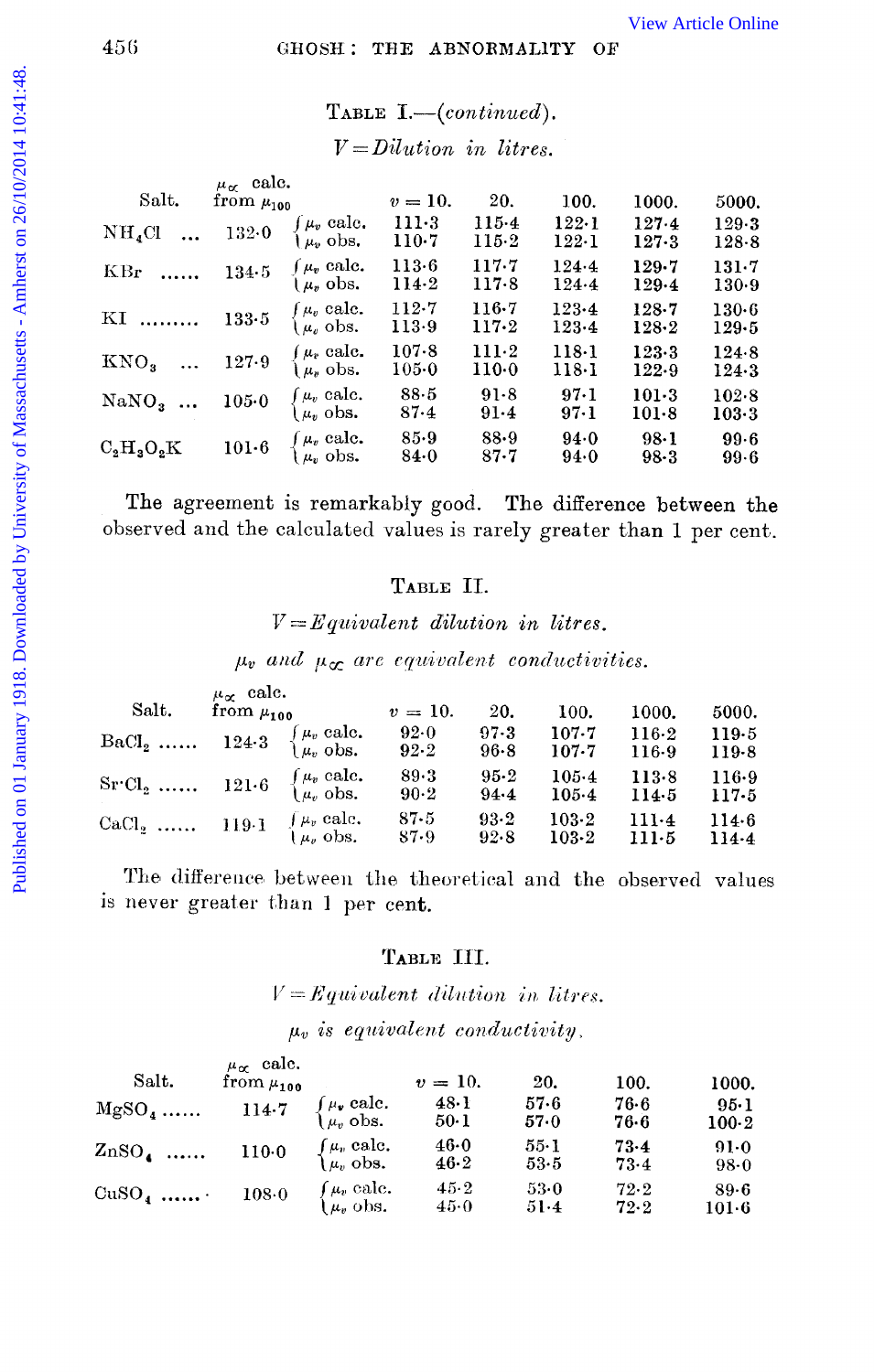At  $V=100$  the discrepancy is very large. Below  $V=100$  the agreement is quite good. **At** high dilutions the conductivity is much greater than the calculated value, because of the undoubted hydrolysis of the salts-the interaction between ions and water molecules.

The Temperature-coefficient of the Ratio  $\frac{\mu_p}{\mu_\chi}$ . We have seen

how the observed values of  $\mu_v$  agree with those calculated from the equations  $(7)$ ,  $(8)$ , and  $(9)$ . There is every reason to believe that the laws of electrical attraction are independent of temperature. The equations, which yield very satisfactory results at 18°, should also hold good at higher temperatures. In our equation for binary electrolytes, STRONG ELECTROLYTES. PART I. [View Article Online](http://dx.doi.org/10.1039/ct9181300449)<br>
agreement is quite good. At high dilutions the conductivity is<br>
mode greement is quite good. At high dilutions the conductivity is<br>
mode greement is quite good. At high di

 $A = \frac{N.E^2.\sqrt[3]{2N}}{D.\sqrt[3]{V}} = 2RT \log_e \frac{\mu_{\alpha}}{\mu_{\nu}}$ 

if the variation of the dielectric constant of water with temperature be known,  $\frac{\mu_v}{\mu_{\alpha}}$  can be easily calculated for any temperature. According to Drude, the variation of the dielectric constant of water with temperature between  $0^{\circ}$  and  $76^{\circ}$  is given by the following formula :

$$
D_t = D_{18} \{ 1 - 0.00436(t - 18) + 0.0000117(t - 18)^2 \}.
$$

Assuming that this formula holds good up to 100°, the dielectric constant of water at  $100^{\circ} = 52.6$ . Table IV shows how the calculated values of  $\frac{\mu v}{\mu x}$  at various temperatures agree with the observed data of Noyes and Coolidge *(Zeitsch. physikal. Chem.,* 1903, **46,** 323).

T<sup>o</sup>.  $v = 12.5$ .  $= 100$ .<br>
18<sup>o</sup>  $\begin{cases} \frac{\mu_v}{\mu_\infty} \text{ calc.} & 85.4 \text{ per cent.} \\ \frac{\mu_v}{\mu_\infty} \text{obs.} & 87.0 \end{cases}$ , 93.0 per cent.<br>
100<sup>o</sup>  $\begin{cases} \frac{\mu_v}{\mu_\infty} \text{calc.} & 82.6 \end{cases}$ , 90.9 ,  $\begin{cases} \frac{\mu_v}{\mu_\infty} \text{obs.} & 82.6 \end{cases}$ , 91.1 , Salt. KCI.

**The** coincidence is remarkable. The diminution of the ratio  $\frac{\mu_v}{\mu_{cr}}$  with increase in temperature may thus be quantitatively explained.